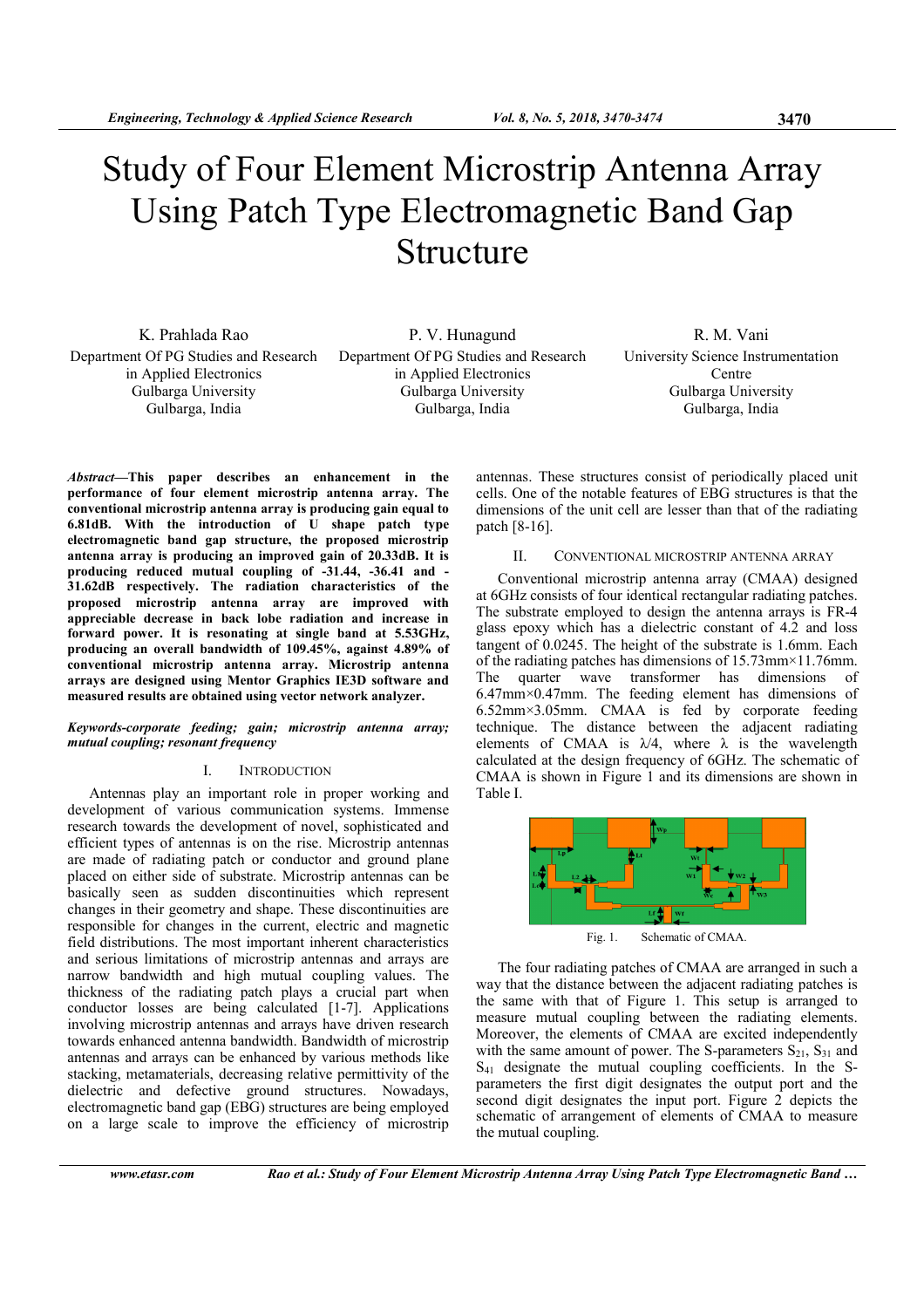| Parameter                                   | Value(mm) |  |
|---------------------------------------------|-----------|--|
| Length of the patch $(Lp)$                  | 15.73     |  |
| Width of the patch $(Wp)$                   | 11.76     |  |
| Length of the quarter wave transformer (Lt) | 6.47      |  |
| Width of the quarter wave transformer (Wt)  | 0.47      |  |
| Length of the $50\Omega$ line (L1)          | 6.52      |  |
| Width of the 50 $\Omega$ line (W1)          | 3.05      |  |
| Length of the coupler                       | 3.05      |  |
| Width of the coupler                        | 3.05      |  |
| Length of the 70 $\Omega$ line (L2)         | 6.54      |  |
| Width of the 70 $\Omega$ line (W2)          | 1.62      |  |
| Length of the $100\Omega$ line (L3)         | 6.56      |  |
| Width of the $100\Omega$ line (W3)          | 0.70      |  |
| Length of the feed line $(Lf)$              | 6.52      |  |
| Width of the feed line (Wf)                 | 3.05      |  |

TABLE I. CMAA PARAMETER VALUES



Fig. 2. Schematic of arrangement of elements of CMAA to measure mutual coupling.

## III. DESIGN OF PROPOSED MICROSTRIP ANTENNA ARRAY

The unit cell of the EBG structure is depicted in Figure 3. The unit cell of the EBG structure employed consists of a Ushape patch type. The dimensions of the unit cell are P=5mm and Q=4mm respectively. The EBG structure employed to enhance the performance of CMAA is depicted in Figure 4.



Fig. 3. Schematic of unit cell of EBG structure.



Fig. 4. Schematic of EBG structure.

It consists of a matrix of 2 columns and 3 rows of U-shape patch type unit cells. The unit cells of the EBG structure are repeated after every 1mm along the x-axis and y-axis. The periodicity is represented by X. The proposed microstrip antenna array (PMAA) is designed by loading the EBG structure shown in Figure 4 on the surface and in between the radiating patches of CMAA. The schematic of PMAA is shown in Figure 5. In order to measure the change in the values of mutual coupling coefficients after the introduction of U-shape patch type EBG structure, the EBG structure depicted in Figure 4 is kept on the surface of the schematic shown in Figure 2.

The schematic employed to determine the mutual coupling in the presence of U-shape EBG structure is depicted in Figure 6.



Fig. 6. Schematic of arrangement of elements of PMAA for the measurement of mutual coupling.

## IV. FABRICATED MICROSTRIP ANTENNA ARRAYS

Figures 7-10 show photographs of the fabricated antenna arrays.



Fig. 7. Photograph of CMAA.



Fig. 8. Photograph of CMAA elements arrangement for mutual coupling measurement.



Fig. 9. Photograph of PMAA, (a) Front view, (b) back view.





Fig. 10. Photograph of PMAA elements arrangement for mutual coupling measurement. (a) Front view, (b) back view.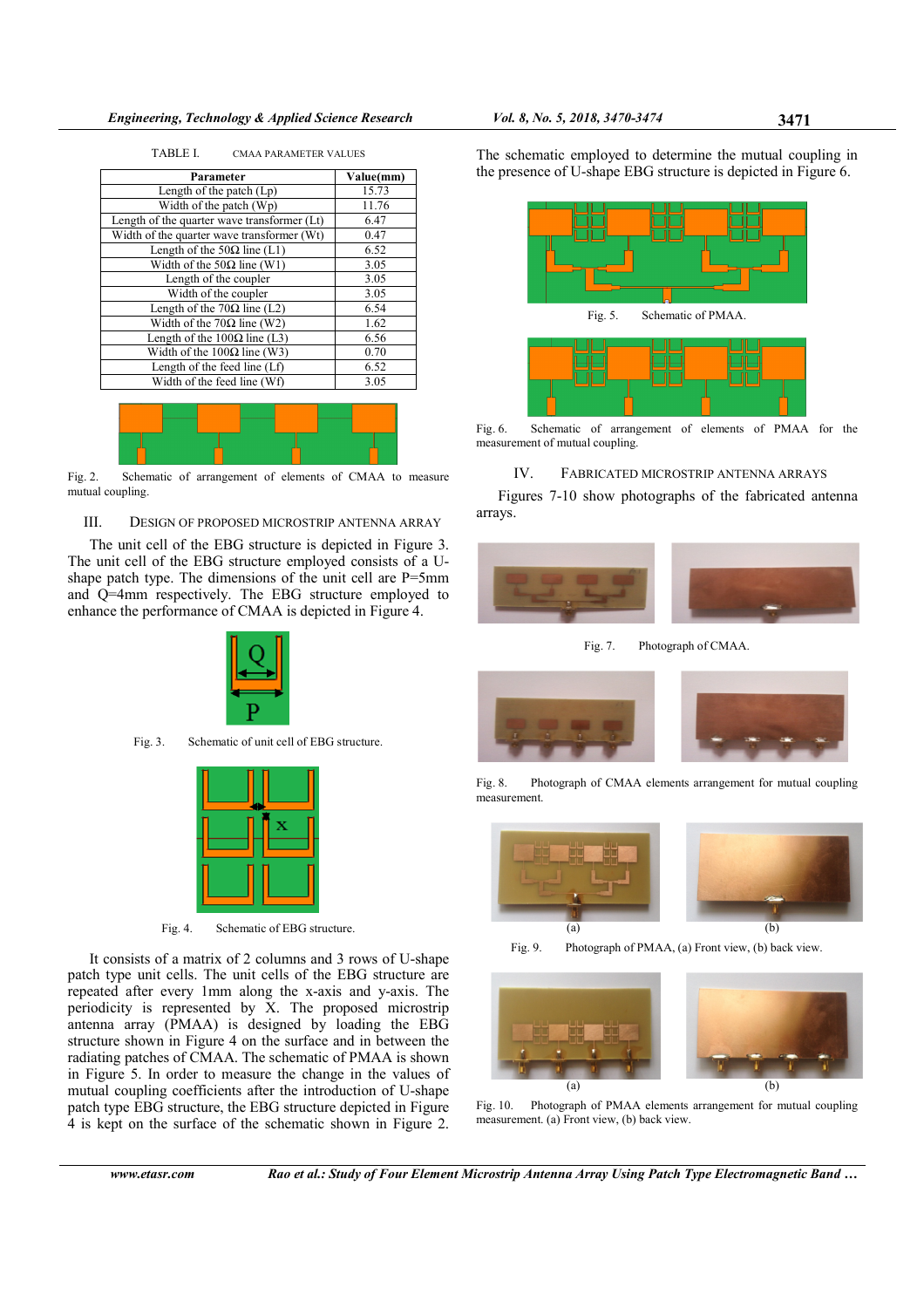#### V. MEASURED RESULTS

The performances of CMAA and PMAA are judged in terms of bandwidth, return loss, resonant frequency, mutual coupling, gain, forward power, back lobe radiation, front to back ratio (FBR) and virtual size reduction. Figures 11, 12 and 13 depict the graphs of return loss and mutual coupling versus frequency of CMAA.



Fig. 11. Graph of return loss and mutual coupling– $S_{21}$  versus CMAA frequency.



Fig. 12. Graph of return loss and mutual coupling– $S_{31}$  versus CMAA frequency.



Fig. 13. Graph of return loss and mutual coupling–S<sub>41</sub> versus CMAA frequency.

Figures 11, 12 and 13 indicate that CMAA is resonating at 5.53GHz and producing a return loss of -21.06dB. The mutual coupling values measured at the resonant frequency of 5.53GHz of CMAA are equal to  $S_{21}$ =-16.95dB,  $S_{31}$ =-14.22dB and  $S_{41}$ =-17.30dB respectively. These values of mutual coupling plots are considered to be very high and need to be decreased. Another result that can be extracted from Figures 11-13 is that the graphs of return loss and mutual coupling are overlapping. This implies there is an interference level between the transmitting antenna 1 and the receiving antennas 2-4. Parameter bandwidth can be determined from the return loss graph in Figures 11-13. Bandwidth is calculated by subtracting the lower frequency from the upper frequency where the return loss is crossing the -10dB value. Hence the bandwidth of CMAA is equal to 273MHz. Bandwidth can be expressed in terms of percentage as:

Bandwidth
$$
(\%) = \frac{\text{Bandwidth}}{\text{Resonant Frequency}} \times 100
$$
 (1)

Hence substituting the relevant parameters in (1), the bandwidth (%) of CMAA is equal to 4.89%. Figures 14, 15 and 16 depict the graphs of return loss and mutual coupling versus frequency of PMAA. Figures 14-16 depict that PMAA is resonating at the same fundamental frequency with CMAA i.e. at 5.53GHz. Additionally, PMAA is resonating at single frequency. The total bandwidth produced by PMAA is very high and equal to  $6.05$ GHz. In terms of bandwidth  $(%)$ , it is equal to 109.45%. Therefore, in terms of bandwidth (%) PMAA is a better candidate than CMAA, because PMAA is producing enhanced bandwidth (%) compared to CMAA, which is producing narrow bandwidth of 4.89%.



Fig. 14. Plot of return loss and mutual coupling– $S_{21}$  versus PMAA frequency



Fig. 15. Plot of return loss and mutual coupling–S<sub>31</sub> versus PMAA frequency.

Information about the mutual coupling coefficients of PMAA are obtained from Figures 14, 15 and 16. At resonant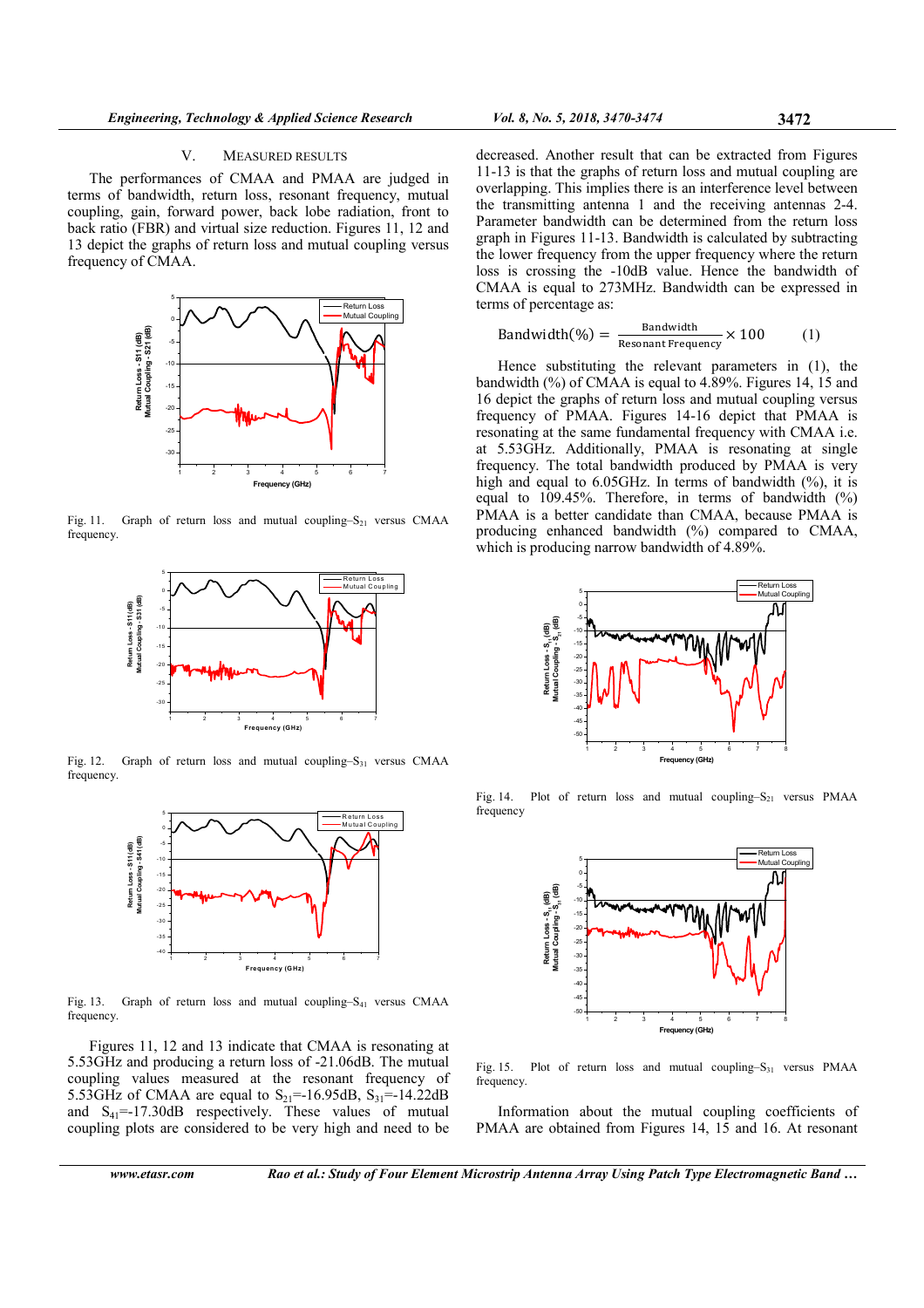frequency of 5.53GHz, the mutual coupling values of PMAA are equal to  $S_{21}$ =-31.44dB,  $S_{31}$ =-36.41dB and  $S_{41}$ =-31.62dB respectively. Thus in the presence of U-shape patch type EBG structure, the values of mutual coupling coefficients are decreased. Moreover, the plots of mutual coupling and return loss are no more crossing each other at the resonant frequency of 5.53Hz. This implies that the amount of interference between the antenna element 1 and the antenna elements 2, 3 and 4 is considerably reduced. Reduction of mutual coupling confirms that PMAA is performing better than CMAA in terms of mutual coupling.



Fig. 16. Plot of return loss and mutual coupling–S<sub>41</sub> versus PMAA frequency.

The parameter Gain is calculated by (2):

$$
G = 20 \log_{10} \left( \frac{4\pi R}{\lambda} \right) + 10 \log_{10} \frac{Pr}{Pt} - Gt \tag{2}
$$

where  $Pt$  is the transmitted power,  $Pr$  is the received power,  $R$ is the distance between the transmitting and the receiving antennas,  $\lambda$  is the wavelength at the resonant frequency of 5.53GHz, and Gt is the gain of the transmitting antenna, given by  $(3)$ :

$$
Gt = 10 \log_{10} Gs \tag{3}
$$

$$
Gs = \frac{2\pi ab}{\lambda^2} \tag{4}
$$

where  $\alpha$  and  $\dot{b}$  are the length and width of the standard pyramidal horn antenna used as the transmitting antenna. Dimensions  $\alpha$  and  $b$  are equal to 24cm and 14cm respectively. The distance between the transmitting antenna (standard horn antenna) and the receiving antenna is given by (5):

$$
R \ge \frac{2D^2}{\lambda} \tag{5}
$$

where D is the larger dimension of the transmitting antenna equal to 24cm. The value of R=71.86m.

The transmitted and received powers in the case of CMAA are equal to 8.7µW and 12.414nW respectively. Substituting these values in (1), the gain of CMAA becomes equal to 6.81dB. In the case of PMAA, the transmitted and received powers are equal to  $8.7\mu$ W and  $0.279\mu$ W. Substituting into (1), the gain of PMAA is 20.33dB. Hence with the introduction of U-shape patch type EBG structure, the gain of PMAA is increased, hence PMAA is a better antenna compared to CMAA regarding gain. Figure 17 shows the radiation plot of CMAA and PMAA.



Fig. 17. Radiation plot of CMAA and PMAA.

Using the radiation pattern, the amount of forward and backward power radiated is determined. To sketch the radiation pattern, the standard pyramidal horn antenna is employed as transmitting antenna and CMAA and PMAA as receiving antennas. The radiation pattern is plotted for angle from  $0^0$  to  $360<sup>0</sup>$  in a polar plot. The forward power radiated is measured at  $90^{\circ}$  and the backward power at  $270^{\circ}$ . Initially considering CMAA, the forward and backward powers measured are equal to -2 and -4.5dB respectively. The corresponding powers radiated by PMAA are -0.5 and -8dB respectively. We see that PMAA is radiating increased power in the forward direction and lesser power in the backward direction compared to CMAA. Hence PMAA is a better radiator than CMAA in terms of forward and backward powers. Parameter FBR is calculated by subtracting the backward power from the forward power. The FBR values of the microstrip antenna arrays CMAA and PMAA are equal to 2.5 and 7.5dB respectively. The FBR value of PMAA is greater than that of CMAA. This confirms that PMAA is a better antenna than CMAA in terms of FBR parameter. Tables II and III depict the comparison of measured results of CMAA and PMAA.

TABLE II. SUMMARIZED MEASURED RESULTS

| Antenna<br>Type | Resonant<br>Frequency<br>(GHz) | Return<br>Loss(dB) | Band<br>width<br>(MHz) | Band<br>width<br>(%) | Gain<br>(dB) |
|-----------------|--------------------------------|--------------------|------------------------|----------------------|--------------|
| <b>CMAA</b>     | 5.53                           | $-21.06$           | 273                    | 4.89                 | 6.81         |
| <b>PMAA</b>     | 5.53                           | $-26.12$           | 6050                   | 109.45               | 20.33        |

TABLE III. SUMMARIZED MEASURED RESULTS

| Antenna Type   FBR   $S_{21}$ (dB)   $S_{31}$ (dB)   $S_{41}$ (dB) |      |          |          |          |
|--------------------------------------------------------------------|------|----------|----------|----------|
| ICMAA                                                              |      | $-16.95$ | $-14.22$ | $-17.30$ |
| <b>PMAA</b>                                                        | 17.5 | $-31.44$ | $-36.41$ | $-31.62$ |

After comparing the performances of CMAA and PMAA, we can say that PMAA outperforms CMAA. It is producing enhanced bandwidth, higher gain, better reduction in mutual coupling and superior radiation characteristics compared to its counterpart.

#### VI. CONLUSIONS

In this paper, a four element microstrip antenna array loaded with U-shape patch type EBG structure was